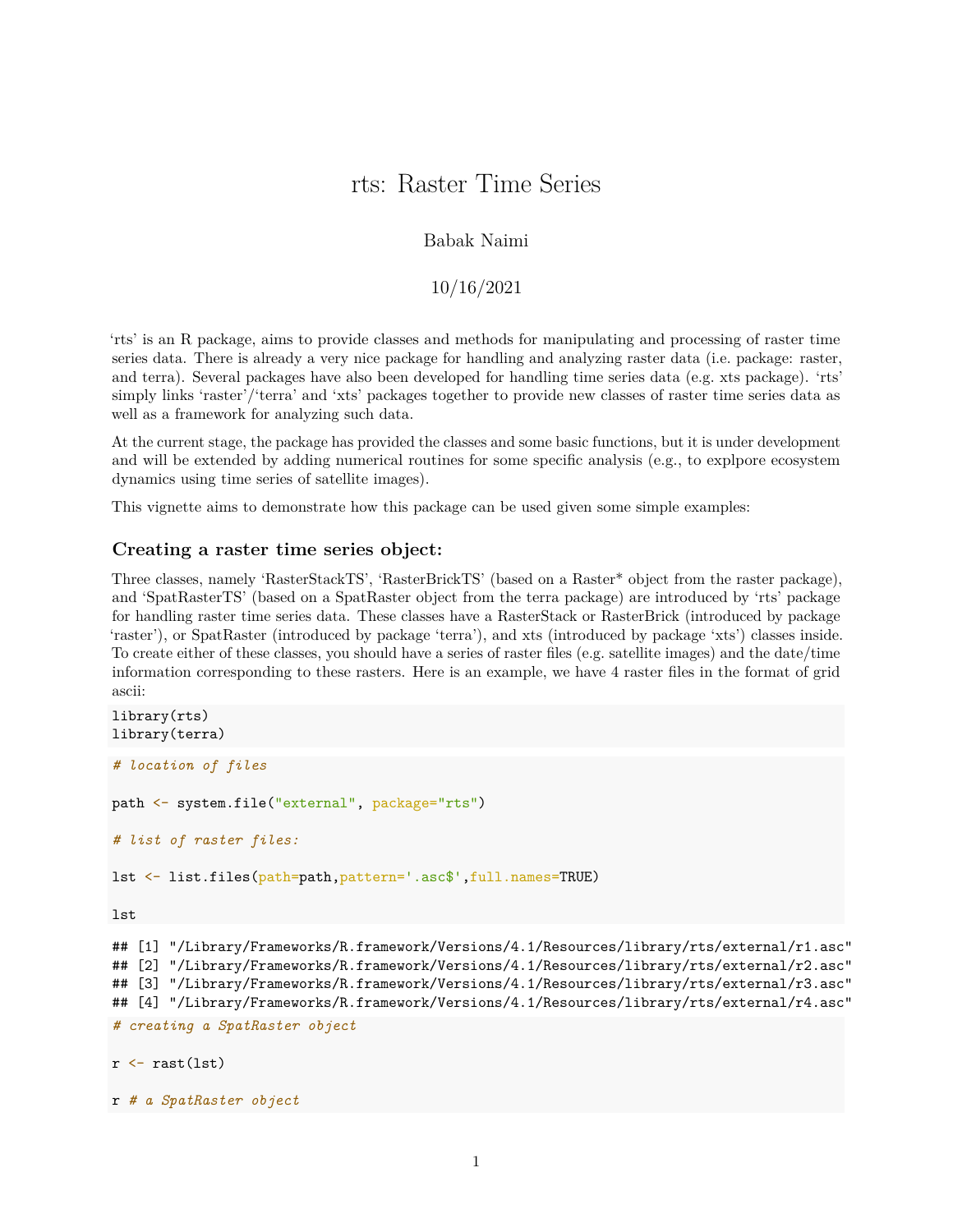```
## class : SpatRaster
## dimensions : 30, 43, 4 (nrow, ncol, nlyr)
## resolution : 1000, 1000 (x, y)
## extent : 631900.5, 674900.5, 5714611, 5744611 (xmin, xmax, ymin, ymax)
## coord. ref. :
## sources : r1.asc
## r2.asc
## r3.asc
## ... and 1 more source(s)
## names : r1, r2, r3, r4
d <- c("2000-02-01","2000-03-01","2000-04-01","2000-05-01") # corresponding dates to 4 rasters
d \leftarrow as.DataFrame(d)d # dates correspond to 4 raster layers in R
## [1] "2000-02-01" "2000-03-01" "2000-04-01" "2000-05-01"
# creating a RasterStackTS object:
rt <- rts(r,d) # we creater a SpatRasterTS (a raster time series)
# here is the definition:
rt
## Raster Time Series with monthly periodicity from 2000-02-01 to 2000-05-01
## class : SpatRasterTS
## raster filename : /Library/Frameworks/R.framework/Versions/4.1/Resources/library/rts/external/r1.
## raster dimensions : 30, 43, 4 (nrow, ncol, nlyr)
## raster resolution : 1000, 1000 (x, y)
## raster extent : 631900.5, 674900.5, 5714611, 5744611 (xmin, xmax, ymin, ymax)
## coord. ref. :
## min values : NaN NaN NaN NaN
## max values : NaN NaN NaN NaN
# If you read the raster as a Raste* object (based on the package raster), it also works:
r <- raster::stack(lst)
# this is a RasterStack
r
## class : RasterStack
## dimensions : 30, 43, 1290, 4 (nrow, ncol, ncell, nlayers)
## resolution : 1000, 1000 (x, y)
## extent : 631900.5, 674900.5, 5714611, 5744611 (xmin, xmax, ymin, ymax)
## crs : NA
## names : r1, r2, r3, r4
rt \leftarrow rts(r, d)rt
## Raster Time Series with monthly periodicity from 2000-02-01 to 2000-05-01
## class : RasterStackTS
## raster dimensions : 30, 43, 1290, 4 (nrow, ncol, ncell, nlayers)
```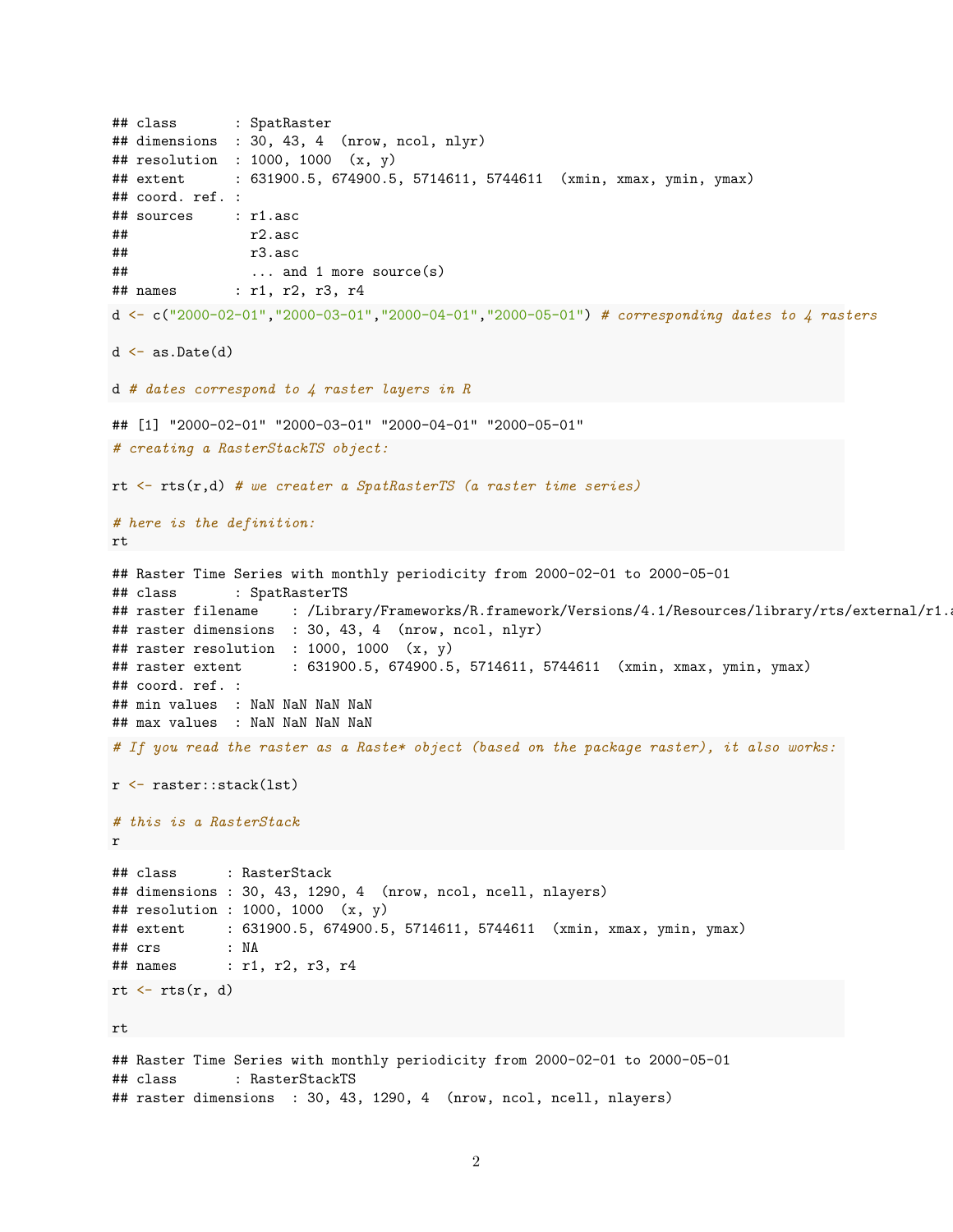```
## raster resolution : 1000, 1000 (x, y)
## raster extent : 631900.5, 674900.5, 5714611, 5744611 (xmin, xmax, ymin, ymax)
## coord. ref. : NA
## min values : NA NA NA NA
## max values : NA NA NA NA
#####
# You could alternatively put the list of file names in the rts:
rt \leftarrow rts(lst,d)rt
## Raster Time Series with monthly periodicity from 2000-02-01 to 2000-05-01
## class : SpatRasterTS
## raster filename : /Library/Frameworks/R.framework/Versions/4.1/Resources/library/rts/external/r1.
## raster dimensions : 30, 43, 4 (nrow, ncol, nlyr)
## raster resolution : 1000, 1000 (x, y)## raster extent : 631900.5, 674900.5, 5714611, 5744611 (xmin, xmax, ymin, ymax)
## coord. ref. :
## min values : NaN NaN NaN NaN
## max values : NaN NaN NaN NaN
You can use plot function to plot the raster time series:
plot(rt)
```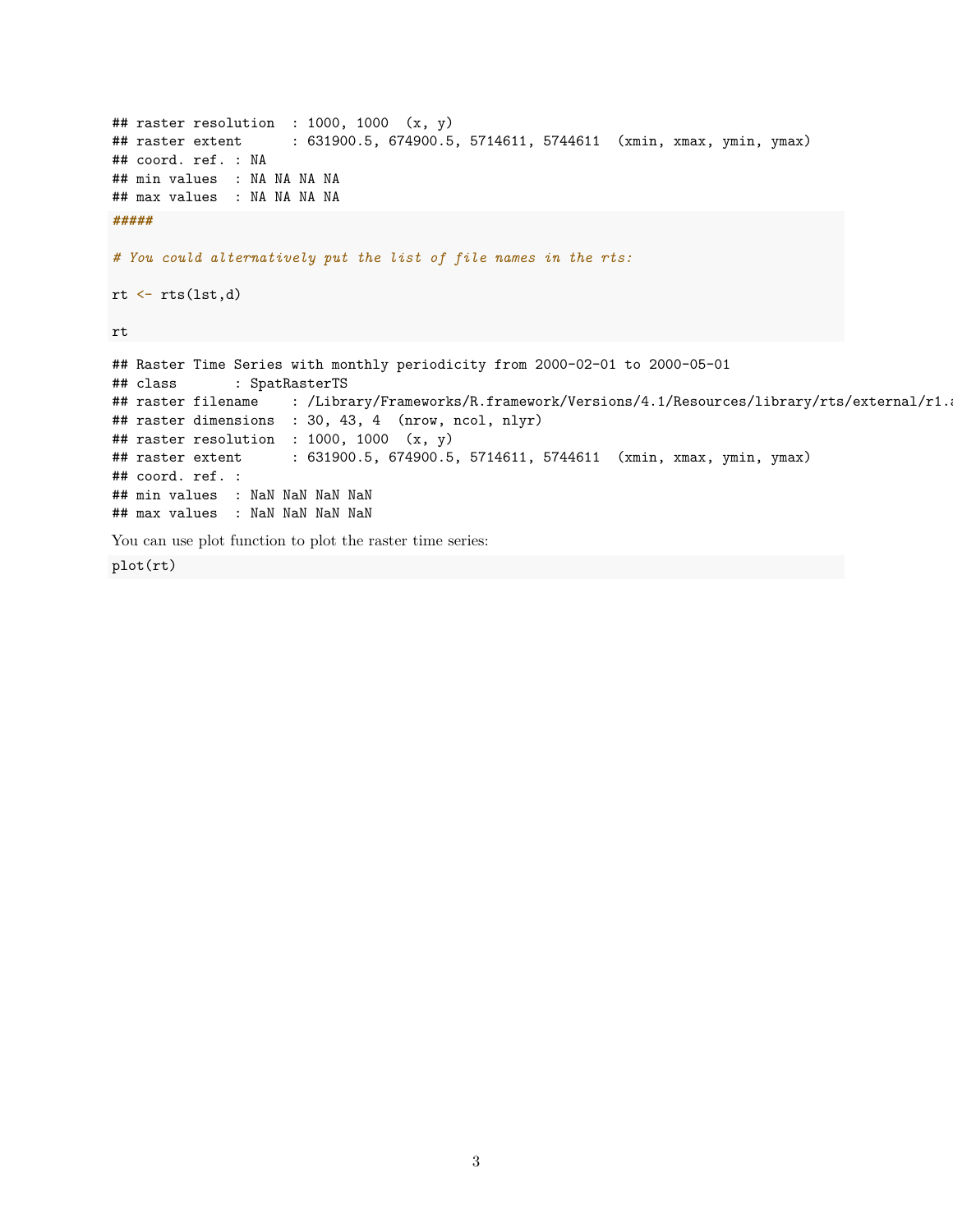



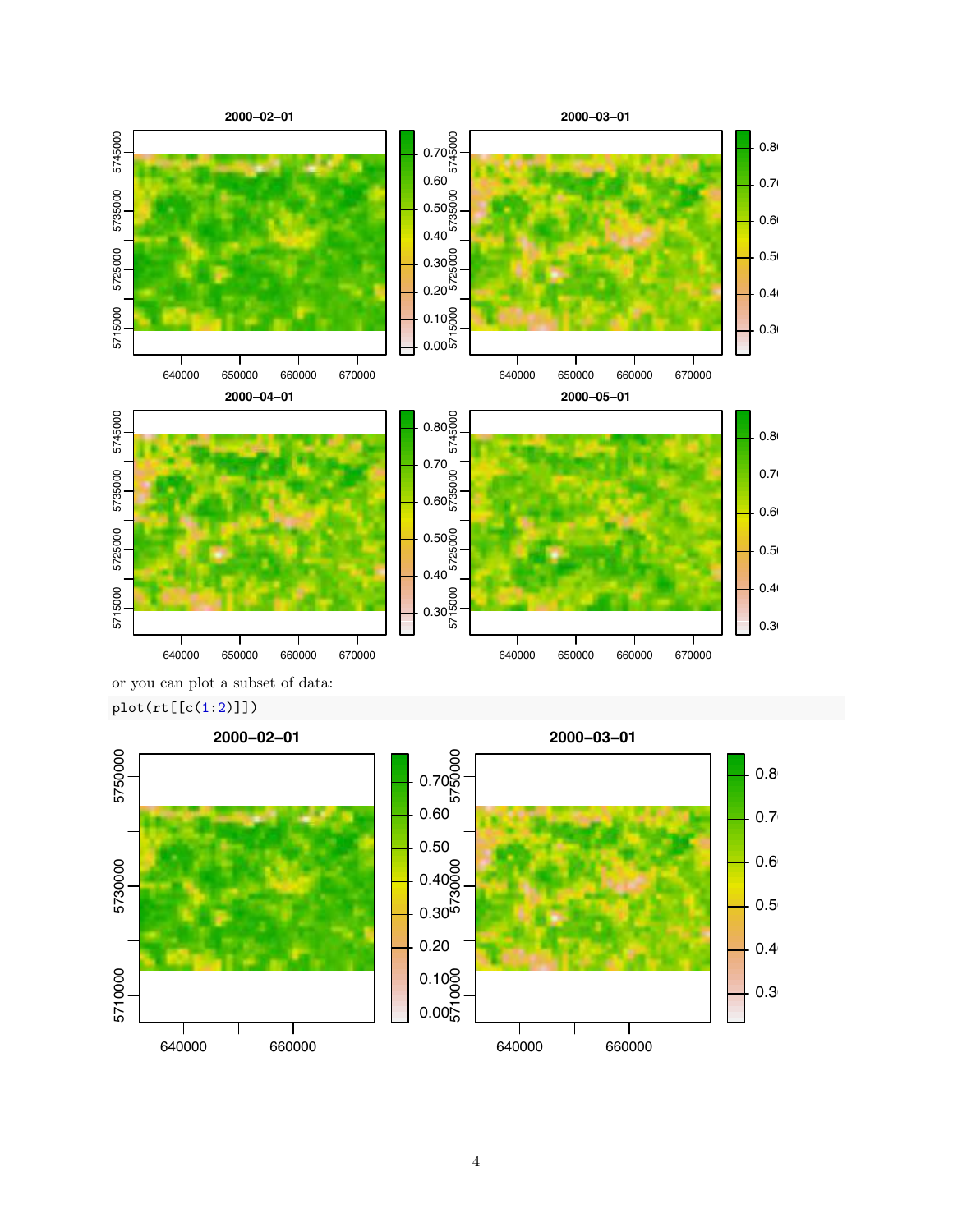## **Reading and Writing rts objects:**

You can simply save the raster time series by using write.rts function, and read it back by using read.rts: write.rts(rt, filename="my\_rts",overwrite =  $F$ )

rt <- read.rts("my\_rts")

#### **Apply a function over time**

Using period.apply function, a function defined by user can be applied at each cell (pixel) over certain periods of time (e.g., yearly, monthly, quarterly, daily, etc.). The date/time period can be defined in INDEX argument by introducing a numeric vector in which each number specifies the end point of a date/time period.

For example, using c(10,20,30) introduces three periods of date/time, first starts from the first raster and ends to the 10th raster in a raster time series object, and the second period starts from 11th raster and ends to 20th raster and so on. In this case, if the number of raster layers is more than 30, a 4th period will be included to the selected period which starts from 31st layer and ends to the last layer in the raster time series object.

There is a function, named endpoints, can be used to extract endpoints of the date/time periods based on a date/time base (e.g. seconds, minutes, hours, months, quadrants, years).

A function can be specified in FUN argument. This function should return a single value and is applied at each cell over the specified date/time period. Therefore, a raster will be calculated for each period and the end of the date/time period will be assigned to it in the output raster time series object.

Following you will see an example, a raster time series object including 113 NDVI indices (derived from MODIS satellite images) with monthly periodicity from 2000-02-01 01 to 2009-12-01 has been read and several examples show how period.apply can be used:

```
file <- system.file("external/ndvi", package="rts")
# path and name of the Raster Time Series file:
```
## [1] "/Library/Frameworks/R.framework/Versions/4.1/Resources/library/rts/external/ndvi"

ndvi <- rts(file) *# read the ndvi time series from the specified file ndvi*

ndvi

file

```
## Raster Time Series with monthly periodicity from 2000-02-01 01:00:00 to 2009-12-01 01:00:00
## class : SpatRasterTS
## raster filename : /Library/Frameworks/R.framework/Versions/4.1/Resources/library/rts/external/ndv
## raster dimensions : 30, 43, 113 (nrow, ncol, nlyr)
## raster resolution : 1000, 1000 (x, y)## raster extent : 631900.5, 674900.5, 5714611, 5744611 (xmin, xmax, ymin, ymax)
## coord. ref. : +proj=utm +zone=31 +datum=WGS84 +units=m +no_defs
## min values : -0.026 0.234 0.243 0.280 0.257 0.118 0.287 0.283 0.408 0.284 ...
## max values : 0.79 0.85 0.85 0.87 0.89 0.93 0.88 0.86 0.82 0.82 ...
# here, we extract the index of yearly period that returns the end index of each year over 113 layers:
ep \leftarrow endpoints(ndui, 'years')
```
ep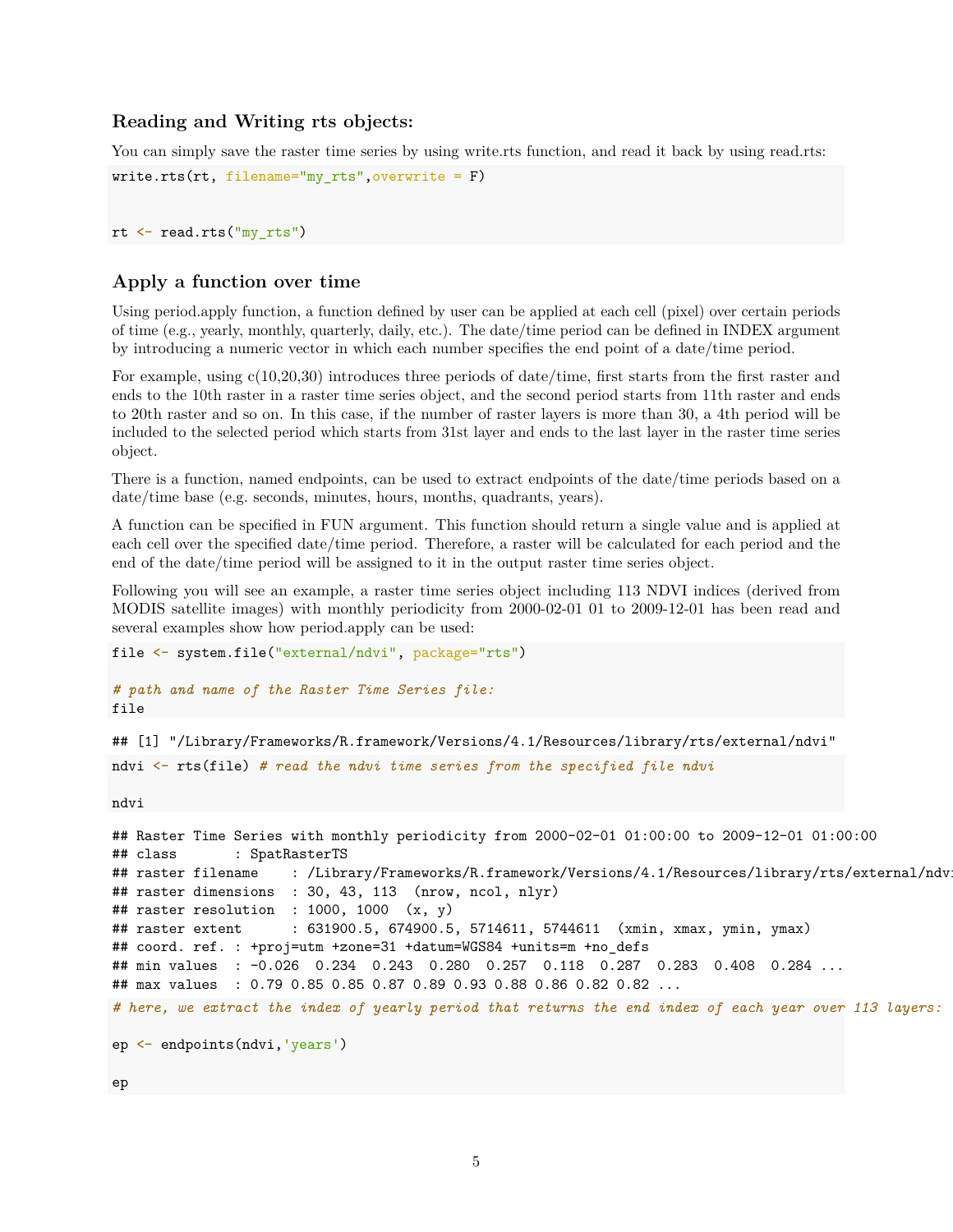```
## [1] 0 11 23 35 47 58 69 81 91 102 113
# lets take the mean of each year at each pixel:
ndvi.y <- period.apply(ndvi,ep,mean)
# the outcome:
ndvi.y
## Raster Time Series with yearly periodicity from 2000-12-01 01:00:00 to 2009-12-01 01:00:00
## class : SpatRasterTS
## raster dimensions : 30, 43, 10 (nrow, ncol, nlyr)
## raster resolution : 1000, 1000 (x, y)## raster extent : 631900.5, 674900.5, 5714611, 5744611 (xmin, xmax, ymin, ymax)
## coord. ref. : +proj=utm +zone=31 +datum=WGS84 +units=m +no_defs
## min values : 0.27 0.27 0.28 0.26 0.28 0.26 0.25 0.28 0.28 0.28
## max values : 0.82 0.80 0.79 0.77 0.80 0.82 0.77 0.83 0.79 0.81
# alternatively, we could use the function apply.yearly so then we did not need
# to provide the INDEX (using INDEX just gives the flexibility for customised periods)
ndvi.y <- apply.yearly(ndvi, mean)
# the outcome:
ndvi.y
## Raster Time Series with yearly periodicity from 2000-12-01 01:00:00 to 2009-12-01 01:00:00
## class : SpatRasterTS
## raster dimensions : 30, 43, 10 (nrow, ncol, nlyr)
## raster resolution : 1000, 1000 (x, y)
## raster extent : 631900.5, 674900.5, 5714611, 5744611 (xmin, xmax, ymin, ymax)
## coord. ref. : +proj=utm +zone=31 +datum=WGS84 +units=m +no_defs
## min values : 0.27 0.27 0.28 0.26 0.28 0.26 0.25 0.28 0.28 0.28
## max values : 0.82 0.80 0.79 0.77 0.80 0.82 0.77 0.83 0.79 0.81
#---------
# another example based on the customized function:
# The following function take the mean if minimum value in the period is greater than 0.4
# otherwise, it returns 0
f \leftarrow function(x) {
 if (min(x) > 0.4) mean(x)else 0
}
ndvi.q <- apply.quarterly(ndvi,f) # apply the function f on each quarter of a year
ndvi.q
```
## Raster Time Series with quarterly periodicity from 2000-03-01 01:00:00 to 2009-12-01 01:00:00 ## class : SpatRasterTS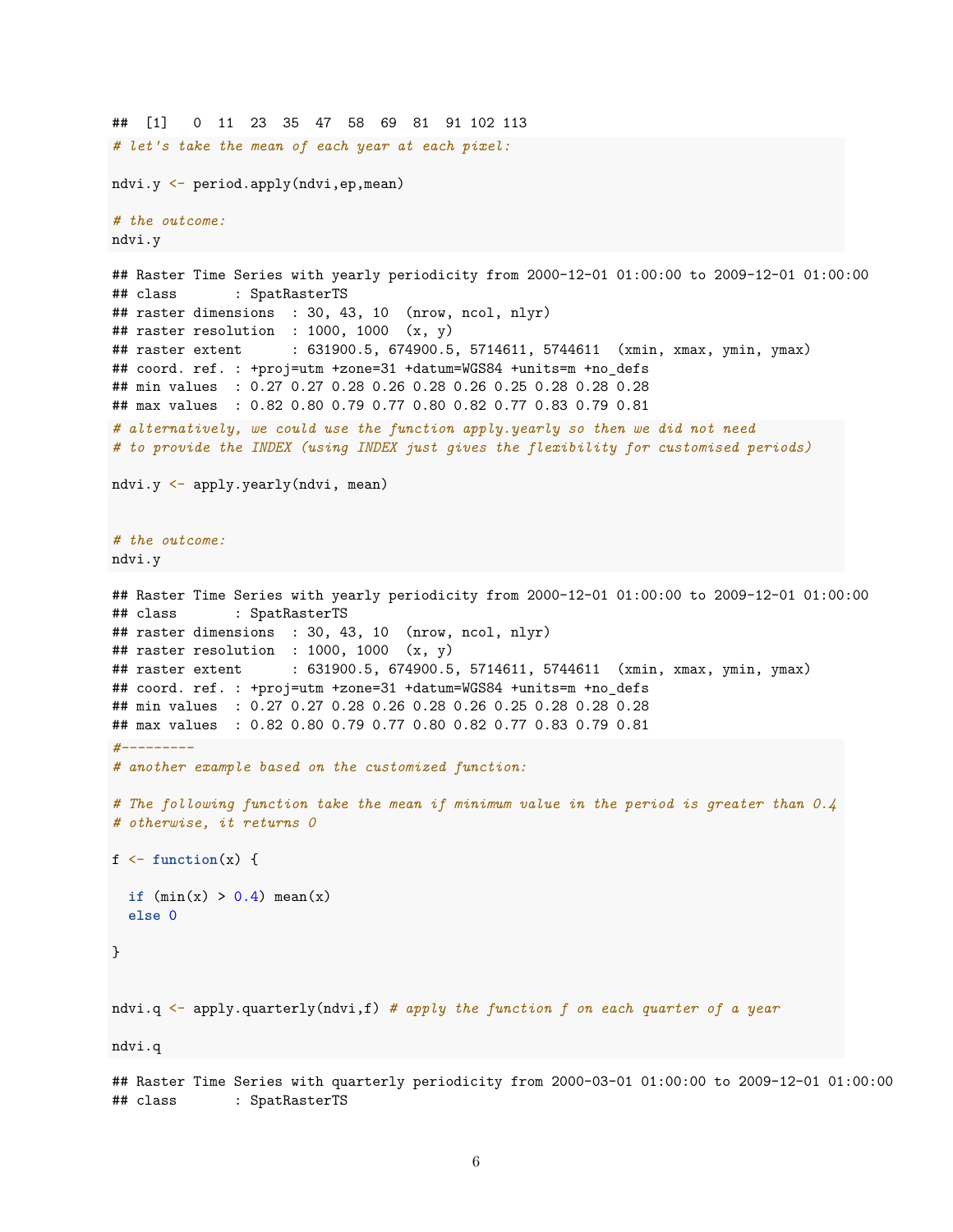```
## raster dimensions : 30, 43, 40 (nrow, ncol, nlyr)
## raster resolution : 1000, 1000 (x, y)## raster extent : 631900.5, 674900.5, 5714611, 5744611 (xmin, xmax, ymin, ymax)
## coord. ref. : +proj=utm +zone=31 +datum=WGS84 +units=m +no_defs
## min values : 0 0 0 0 0 0 0 0 0 0 ...
## max values : 0.81 0.84 0.88 0.85 0.78 0.81 0.89 0.82 0.77 0.85 ...
```
cl <- colorRampPalette(c('red','orange','yellow','green','blue')) # color palette



plot(ndvi.q[[1:8]],col=cl(200))

## **Extract time series from a pixel**

By specifying the cell number of a certain location in a square bracket [ ], you can extract the time series:  $t \leftarrow \text{ndvi}[236]$ 

head(t) *# the first 6 records of the time series*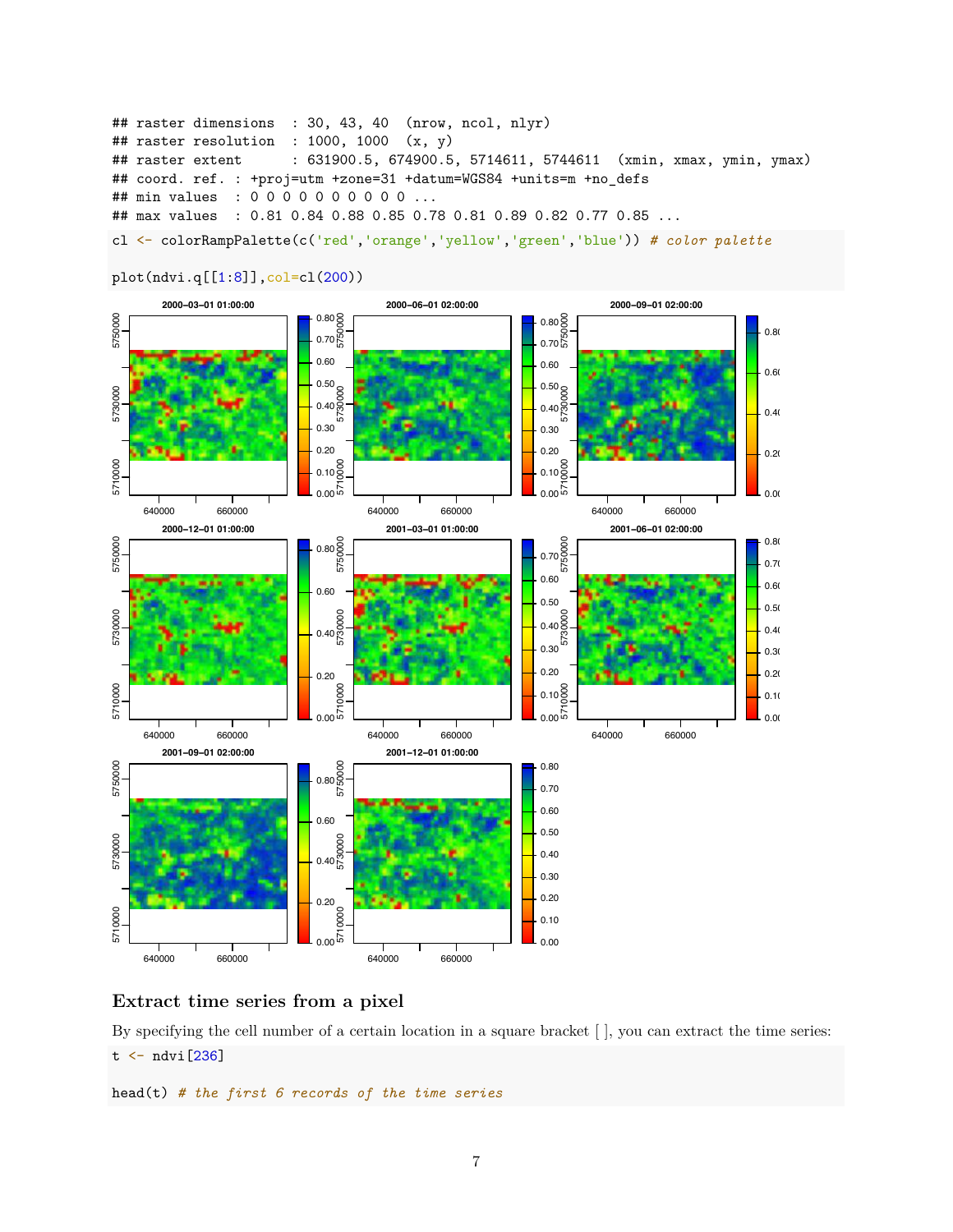```
## Warning: timezone of object (GMT) is different than current timezone ().
\sharp # \qquad \qquad \qquad \qquad \qquad \qquad \qquad \qquad \qquad \quad \Box## 2000-02-01 01:00:00 0.7251
## 2000-03-01 01:00:00 0.7557
## 2000-04-01 02:00:00 0.7948
## 2000-05-01 02:00:00 0.7691
## 2000-06-01 02:00:00 0.7204
## 2000-07-01 02:00:00 0.8712
plot(t)
0.60 0.75
        <u> The Community of the Community of the Community of the Community of the Community of the Community of the Community of the Community of the Community of the Community of the Community of the Community of the Community of</u>
      Feb
               Aug
                        Feb
                                 Aug
                                            Apr
                                                      Dec
                                                                Jun
      2000
2001
2003
2004
                                           2006
                                                     2007
                                                              2009
t <- ndvi[236:240]
head(t)
## Warning: timezone of object (GMT) is different than current timezone ().
## [,1] [,2] [,3] [,4] [,5]
## 2000-02-01 01:00:00 0.7251 0.6728 0.5975 0.7583 0.7176
## 2000-03-01 01:00:00 0.7557 0.6901 0.6085 0.7735 0.7450
## 2000-04-01 02:00:00 0.7948 0.7307 0.5665 0.7975 0.7669
## 2000-05-01 02:00:00 0.7691 0.7403 0.6199 0.7445 0.6847
## 2000-06-01 02:00:00 0.7204 0.7290 0.6458 0.7578 0.7825
## 2000-07-01 02:00:00 0.8712 0.8110 0.6798 0.7382 0.7735
# you may use cellFromXY to get the cell number of a location given its coordinate
c <- cellFromXY(ndvi, matrix(c(644400.5, 5735111),nrow=1 ))
plot(ndvi[c])
\infty0.4 0.6 0.8
\dot{\circ}\circö
4
ö
                             <u> Timbul Timbul Timbul Timbul Timbul Timbul Timbul Timbul Timbul Timbul Timbul Timbul Timbul Timbul Timbul Timb</u>
      Feb
               Aug
                        Feb
                                  Aug
                                            Apr
                                                      Dec
                                                                Jun
                       2003
     2000
              2001
                                 2004
                                           2006
                                                      2007
                                                              2009
```

```
8
```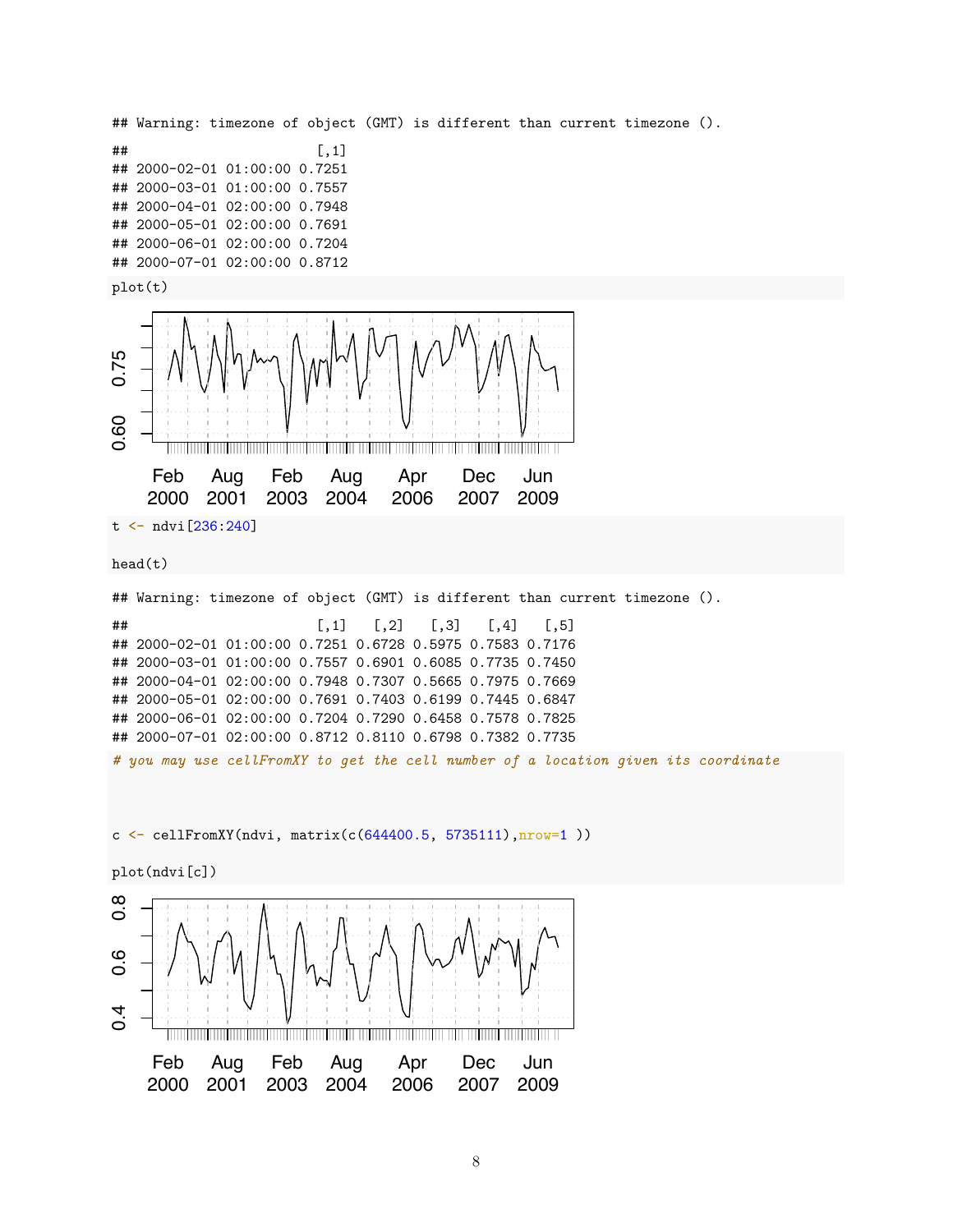## **Download satellite images (Vegetation Products from AVHRR also MODIS land products)**

The function of VHIdownload assists to download Blended Vegetation Health Indices Product (blended VIIRS (2013-present) and AVHRR (1981-2012), below, referred as Blended-VHP or VHP). These images for are available with a weekly temporal resolution and a spatial resolution of 4 KM. Five products are available that are specified with the following abbreviations:

- 'SMT': Smoothed Brightness Temperature
- 'SMN': Smoothed NDVI

vhi

- 'TCI': Temperature Condition Index
- 'VHI': Vegetation Health Index
- 'VCI': Vegetation Condition Index

```
vhi <- VHPdownload(x='VHI',dates=c('2015.01.01','2015.02.28'),rts=TRUE)
```
The above function downloads all vegetation health index products availabe for the specified time period, and the output is assigned to vhi as a raster time series object though the individual GeoTiff files are available in the working directory

```
## Raster Time Series with weekly periodicity from 2015-01-01 to 2015-02-26
## class : SpatRasterTS
## raster filename : /Users/babak/Dropbox/R_Books_Docs/r-gis.net/_rts_rforge/vhi.tif
## raster dimensions : 3616, 10000, 9 (nrow, ncol, nlyr)
## raster resolution : 0.036, 0.036 (x, y)## raster extent : -180, 180, -55.15199, 75.024 (xmin, xmax, ymin, ymax)
## coord. ref. : lon/lat WGS 84 (EPSG:4326)
## min values : -9999 -9999 -9999 -9999 -9999 -9999 -9999 -9999 -9999
## max values : 100 100 100 100 100 100 100 100 100
plot(vhi)
```